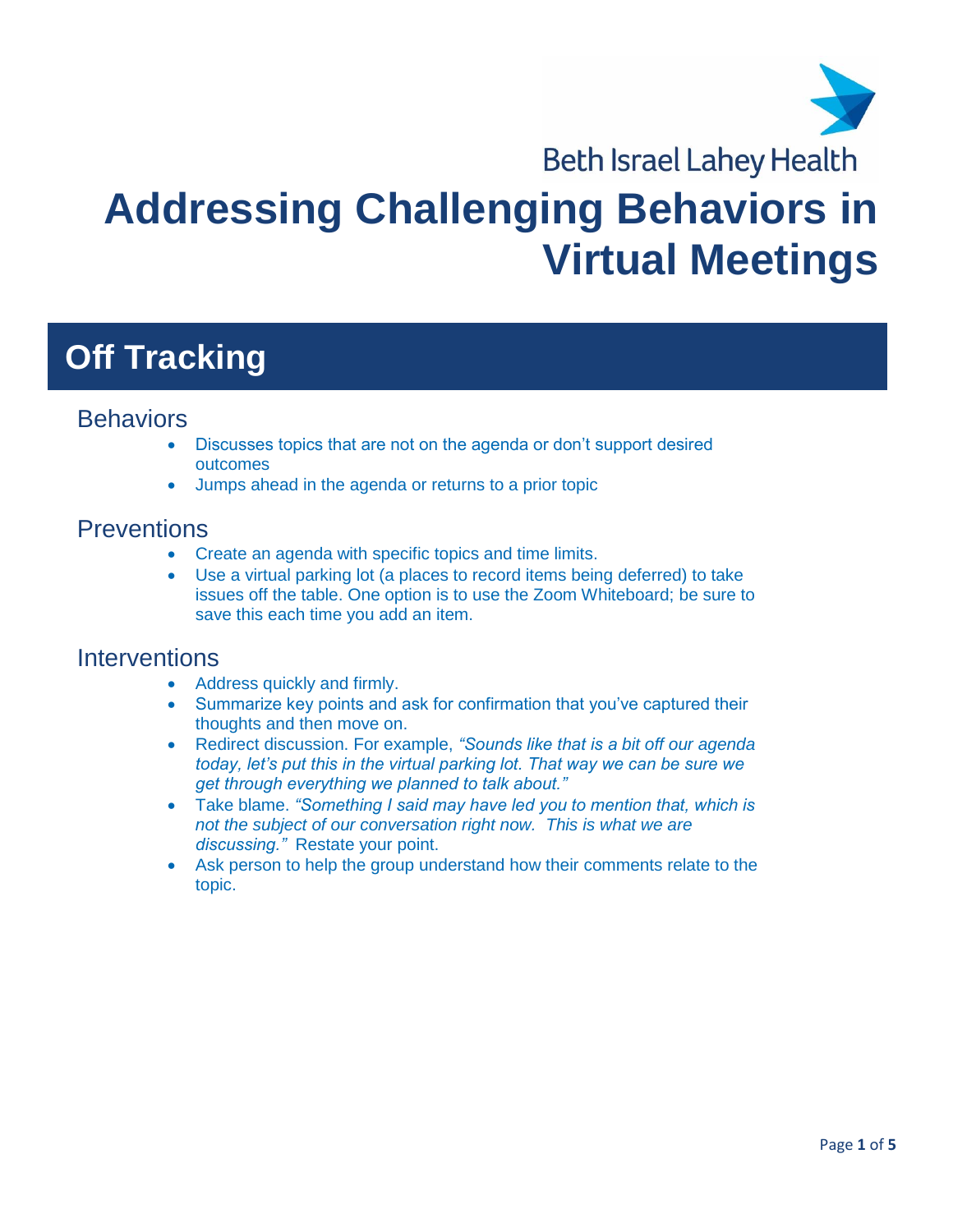# **Non-Talking**

#### **Behaviors**

- Only speaks if asked a direct question
- Responds in short, clipped answers
- Seems unwilling to contribute at all
- Appears to be doing other work during the meeting

### **Preventions**

- Tell the person that they are valuable to meeting and you look forward to their participation.
- Invite them to be a note-taker.
- Before the meeting, assign the role of drawing out the reluctant participant to one or two group members.

#### **Interventions**

- Call on person by name, and ask for their opinion (e.g., ask the silent participant to react to someone else's statement).
- Compliment or encourage the participant the first time they talk.
- Ask for participant's view after indicating respect for their experience (but don't overdo this!)
- Ask questions related to the silent participant's areas of expertise and interest.
- Ask people to write down ideas first and then hear from everyone.
- Reduce the anxiety level by using an alternative format. Use Zoom Breakout Groups for small group discussions.
- Send a private Chat message host or moderator to encourage participation (e.g., *"You seem quiet today. Are you OK?"*).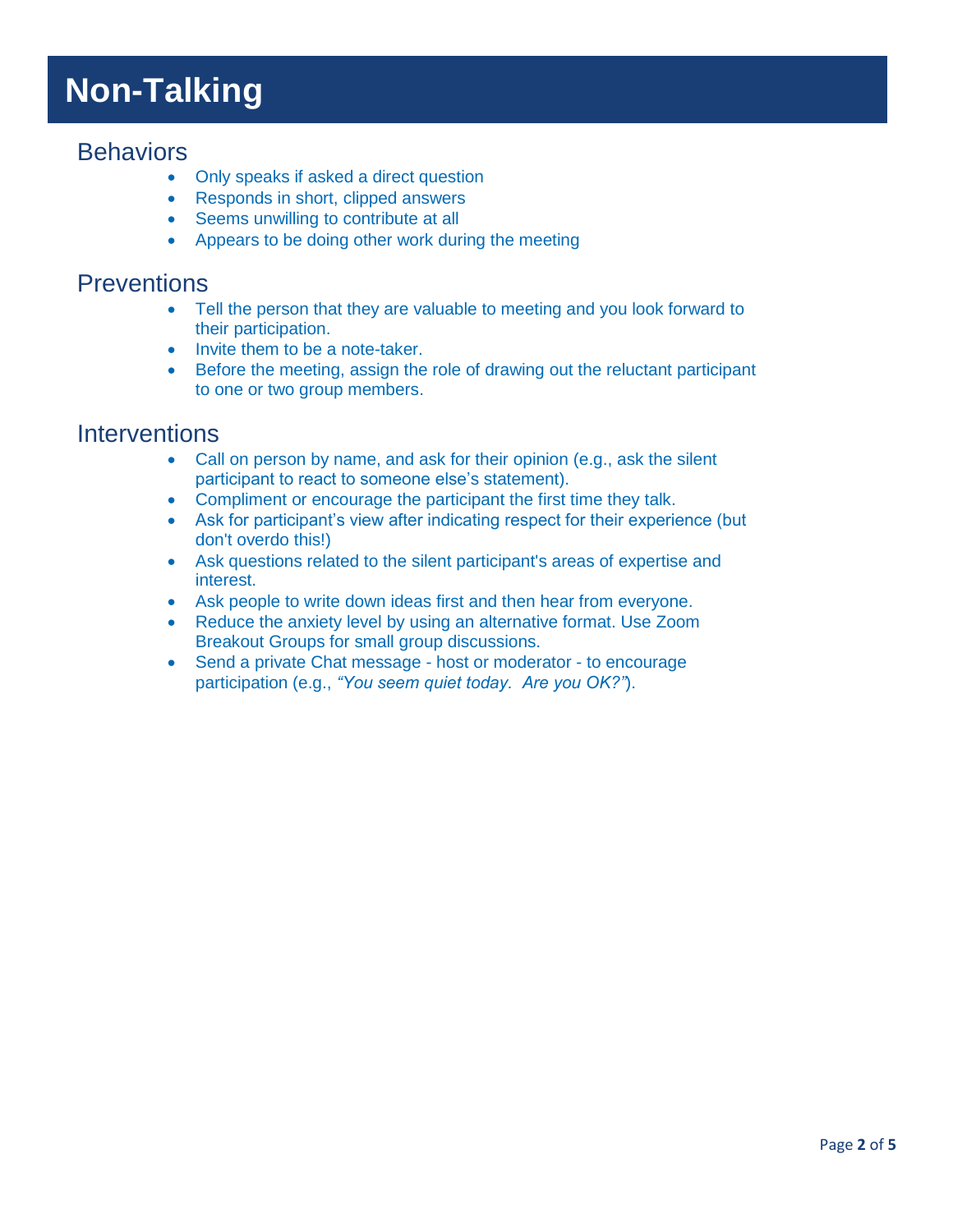# **Monopolizing**

#### **Behaviors**

- Comments on every topic
- Talks a lot when given the opportunity
- Repeats their own viewpoints throughout meeting
- Jumps in with challenging questions before you have finished your thoughts

### **Preventions**

- Include a ground rule that promotes hearing from everyone.
- Remind participants that there can be a delay due to technology and suggest to allow pauses.
- Ensure each person has a chance to weigh in on a topic (e.g., pair and share using Zoom Chat, one at a time).
- Speak to someone ahead of time who continuously demonstrates this behavior in your meetings. May be a performance discussion, if reports to you, or the type where you acknowledge and thank them for their many contributions, yet let them know you'd like to be able to hear from everyone in the meetings.
- Ask this person to be a note-taker.

#### **Interventions**

- Acknowledge and redirect, (interrupting as necessary): *"That's an interesting point. Now let's see what the group thinks of it."*
- Be gentle and tactful, so as not to offend.
- Call on a few people you haven't heard from.
- Use techniques to engage everyone:
	- o Ask group to take 2 minutes to jot down their ideas, issues, or recommendations. Then, ask each person to share one comment.
	- o Use a virtual round robin technique; invite each person by name to share a comment and address the participant in question toward the end. "This is such an important issue that I want to be sure I'm getting everyone's ideas. Let's do a quick virtual round robin starting with Jill…"
	- o Break the group into pairs and let them discuss an issue (using private Chat function) before initiating a large group discussion.
- Encourage reflection by providing some difficult questions.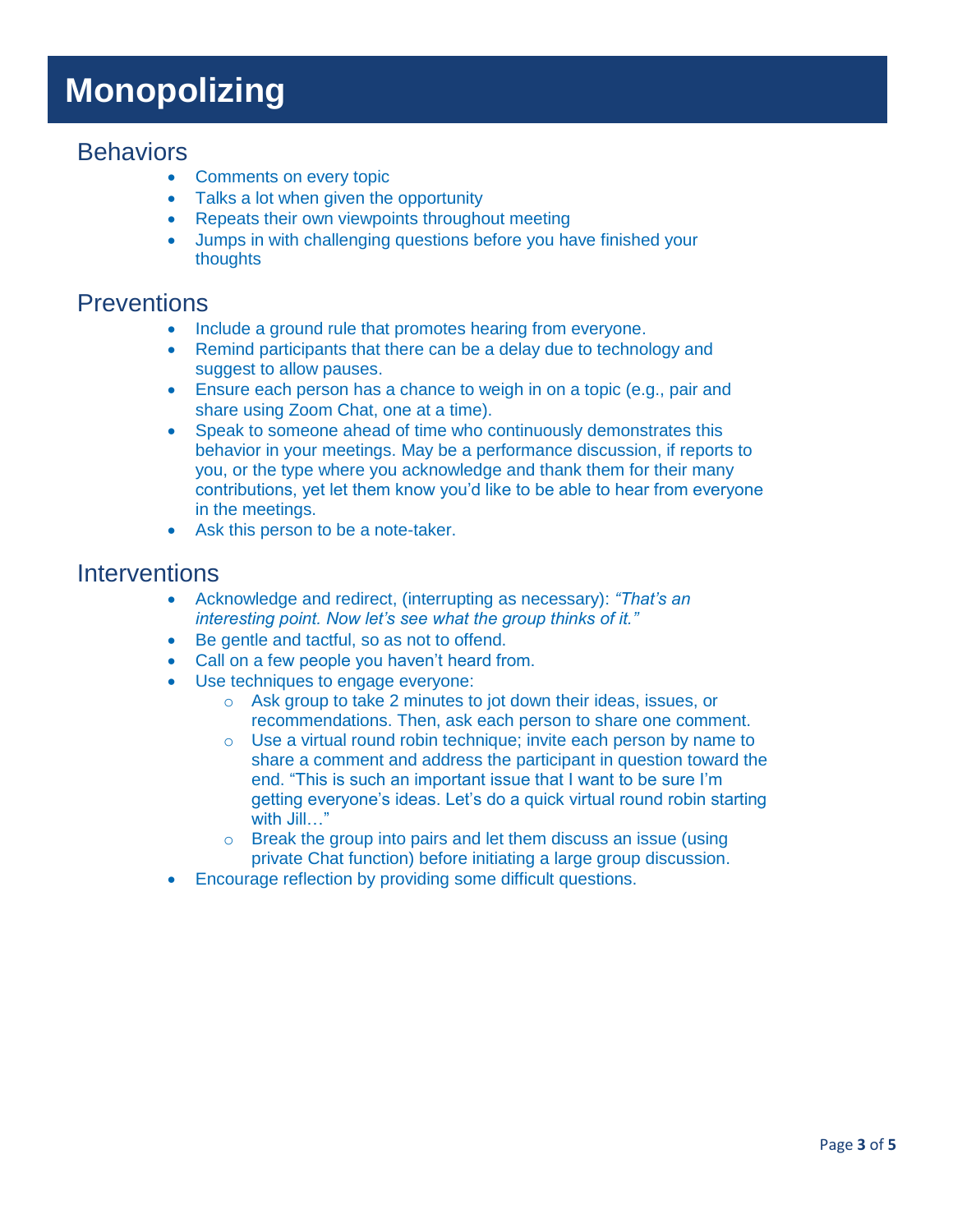### **Interrupting**

#### **Behaviors**

- Cuts others off while they are still talking
- Has side-conversations

### **Preventions**

• Include a ground rule that says "one at a time", or "no interrupting".

#### **Interventions**

- Remind attendees of the ground rule.
- Ask interrupter to restate what someone else has said to help them listen.
- If interruption is relevant, cut it short and redirect with: *"Hold that thought, until we hear the rest of what John has to say."*
- Say *"Thank you, however I would like to hear the end of Linda's comment."*

# **Resisting / Critiquing**

#### **Behaviors**

- Shuts down possibilities, "That will never work here." "We've tried this before and we all know it doesn't work."
- Negatively evaluates others' ideas without acknowledging merit or anything positive about them

### **Preventions**

- Include a ground rule that says "be open", or "build upon others ideas".
- Before the meeting, have a firm but friendly talk about your expectations. Explain how the participant's judgmental comments can inhibit the flow of ideas from others and that you want suggestions, not criticism.